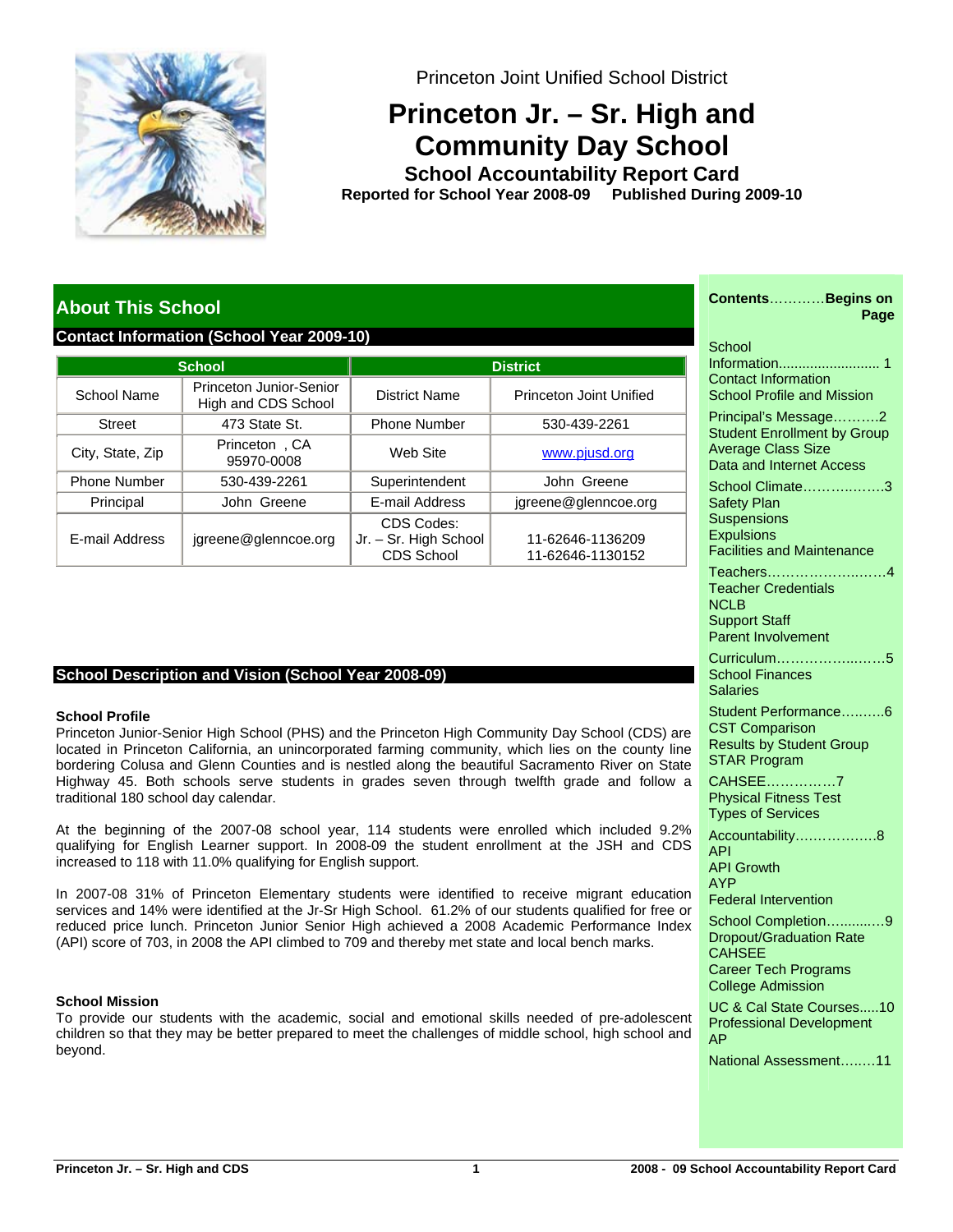#### **Principal's Message**

I would like to extend to both new and returning families a sincere welcome to Princeton Junior Senior High School and hope that the upcoming school year proves to be positive and rewarding for all students. I am also inviting you to explore the Princeton Junior Senior High School's annual School Accountability Report Card, a required document that provides valuable information about our school's instructional program, academic achievements, classroom materials, school safety, facilities, and staff.

Princeton Junior Senior High & Community Day provides a warm, stimulating environment where students are actively involved in the learning process in a rural setting with very attractive student/teacher ratios. Students receive a challenging, standards-based curriculum by delivered by professional, dedicated and caring staff members.

Ongoing evaluation of student progress and achievement helps us refine the instructional program so students can achieve academic proficiency. We have made a commitment to provide the very best educational program possible for Princeton Unified School children, and welcome any suggestions or recommendations that will make our schools even stronger and more effective. Together through our hard work our students will be challenged to reach their maximum potential.

#### **Student Enrollment by Grade Level (School Year 2008-09)**

| <b>Grade Level</b>      | <b>Number of Students</b> |
|-------------------------|---------------------------|
| Grade 7                 | 21                        |
| Grade 8                 | 17                        |
| Grade 9                 | 22                        |
| Grade 10                | 16                        |
| Grade 11                | 18                        |
| Grade 12                | 24                        |
| <b>Total Enrollment</b> | 118                       |

#### **Student Enrollment by Group and Ethnicity (School Year 2008-09)**

| <b>Group</b>                      | <b>Percent of Total Enrollment</b> |
|-----------------------------------|------------------------------------|
| Socioeconomically Disadvantaged   | 52%                                |
| <b>English Learners</b>           | 12%                                |
| <b>Students with Disabilities</b> | 10 $%$                             |



#### **Average Class Size and Class Size Distribution (Secondary)**

This table displays by subject area the average class size and the number of classrooms that fall into each size category (a range of total students per classroom).

|                    | 2006-07              |                                |                  | 2007-08              |                                |    |                  | 2008-09       |                                       |    |                        |  |
|--------------------|----------------------|--------------------------------|------------------|----------------------|--------------------------------|----|------------------|---------------|---------------------------------------|----|------------------------|--|
|                    | Avg.<br><b>Class</b> | Number of<br><b>Classrooms</b> |                  | Avg.<br><b>Class</b> | Number of<br><b>Classrooms</b> |    |                  | Avg.<br>Class | <b>Number of</b><br><b>Classrooms</b> |    |                        |  |
| <b>Subject</b>     | <b>Size</b>          |                                | $1-22$ 23-32 33+ |                      | <b>Size</b>                    |    | $1-22$ 23-32 33+ |               | <b>Size</b>                           |    | $\vert$ 1-22 23-32 33+ |  |
| English            | 14.4                 | 16                             |                  |                      | 17.4                           | 16 |                  |               | 16.0                                  | 19 | 10                     |  |
| <b>Mathematics</b> | 12.4                 | 15                             |                  |                      | 15.4                           | 14 |                  |               | 12.2                                  | 10 |                        |  |
| Science            | 9.7                  | 13                             |                  |                      | 14.5                           | 12 |                  |               | 13.3                                  | 16 |                        |  |
| Social Science     | 15.5                 | 3                              |                  |                      | 16.8                           | 4  |                  |               | 19.8                                  | 5  |                        |  |

#### **What is a SARC?**

The School Accountability Report Card (SARC), which is required by law to be published annually, contains information about the condition and performance of each California public school. More information about SARC requirements is available on the California Department of Education (CDE) [SARC](http://www.cde.ca.gov/ta/ac/sa/) Web page. For additional information about the school, parents and community members should contact the school principal or the district office.

#### **Data**

[DataQuest](http://dq.cde.ca.gov/dataquest/) is an online data tool located on the CDE DataQuest Web page that contains additional information about this school and comparisons of the school to the district, the county, and the state. Specifically, DataQuest is a dynamic system that provides reports for accountability (e.g., Academic Performance Index [API], Adequate Yearly Progress [AYP]), test data,<br>enrollment, graduates, graduates, dropouts, course enrollments, staffing, and data regarding English learners).

#### **Internet Access**

Internet access is available at public libraries and other locations that are publicly accessible (e.g., the California State Library). Access to the Internet at libraries and public locations is generally provided on a first-come, first-served basis. Other use restrictions include the hours of operation, the length of time that a workstation may be used (depending on availability), the types of software programs available on a workstation, and the ability to print documents.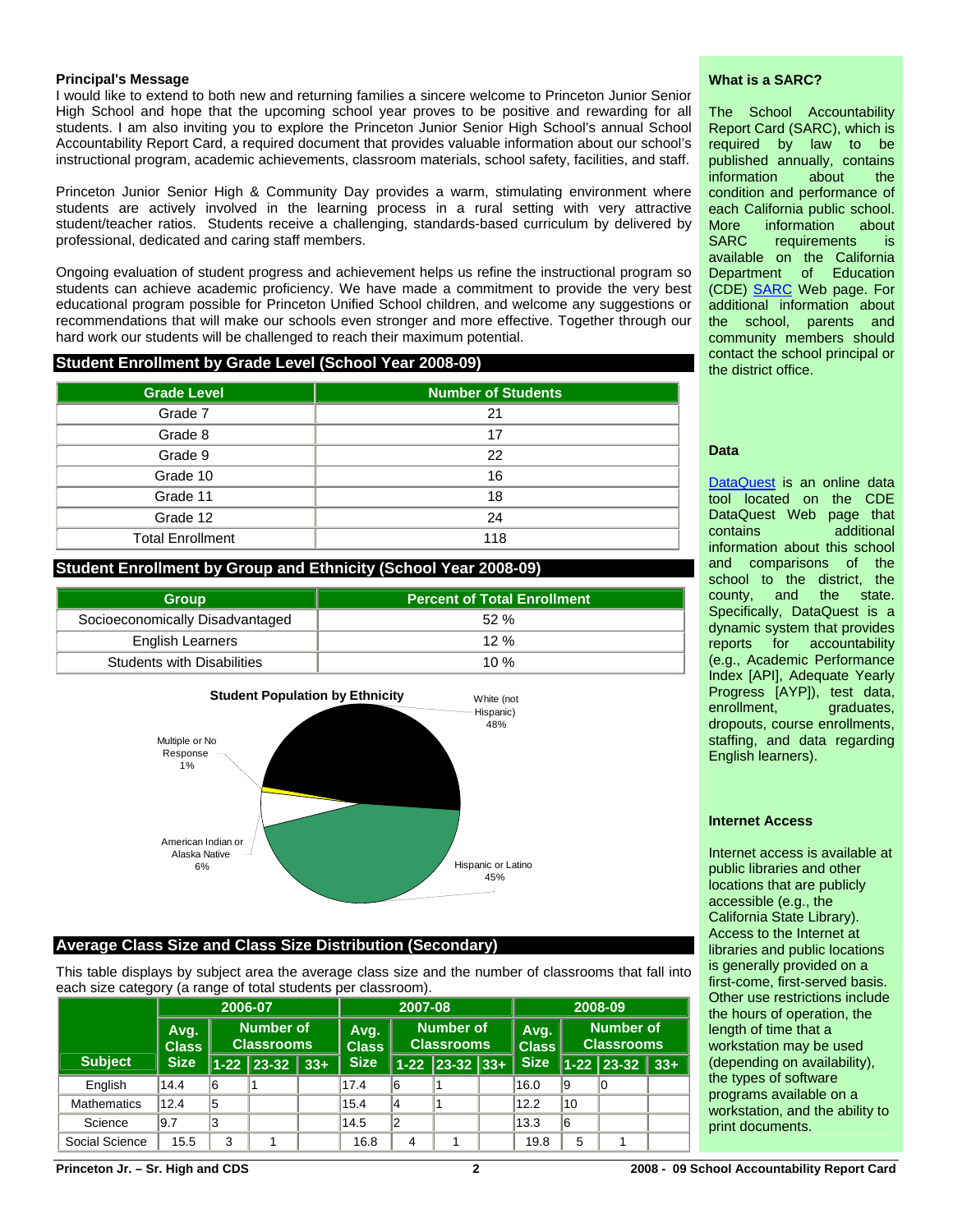# **School Climate**

#### **School Safety Plan (School Year 2008-09)**

The School Safety Plan is reviewed, updated, and discussed with school faculty annually. The plan establishes and defines procedures/guidelines for the safe and orderly response to earthquakes, fires, floods, intruders, and other emergency disasters. It outlines the protocol for teachers and staff, including the use of telephone trees. The Safety Plan also contains the numbers for each agency that should be contacted in the event of an emergency. To prepare our students and staff for potential disasters and in according law, all schools in the Princeton Joint Unified School District routinely participates in simulated emergency preparedness drills. Each year, there are safety checks by the state Fire Marshall as well as by our insurance carrier. The District is mandated to correct any safety deficiency. We do all we can to ensure the safety of our students, staff, and community at large. To insure safety on campus, supervisors or administrators routinely monitor appropriate behavior Campus supervisors are assigned to monitor appropriate behavior, and to ensure that all people are authorized to be on school property, all visitors must sign in when entering the campus. Our student discipline handbook is updated annually and shared with each student during a pre-selected period at the beginning of each school year. This helps to insure that all students are aware of behavior expectation and consequences; a copy is then mailed home to all parents/guardians. The District offers first aid training each year. Although all staff is encouraged to attend, it is mandatory training for all coaches and health aides.

For more information about how parents can receive more information, or view the School Safety Plan, contact the District Office at 530-439-2261

#### **Suspensions and Expulsions**

This table displays the rate of suspensions and expulsions (the total number of incidents divided by the total enrollment) at the school and district levels for the most recent three-year period.

|                   | <b>Princeton High</b> |      |     | <b>CDS</b>                                                        |      |     | <b>District</b> |     |     |
|-------------------|-----------------------|------|-----|-------------------------------------------------------------------|------|-----|-----------------|-----|-----|
| Rate              | 06-07                 |      |     | │ 07-08 │ 08-09 │ 06-07 │ 07-08 │ 08-09 │ 06-07 │ 07-08 │ 08-09 │ |      |     |                 |     |     |
| Suspensions       | 15.8                  | 11.9 | 1.7 | 66.7                                                              | 20.0 | 0.0 | 14.0            | 9.4 | 0.8 |
| <b>Expulsions</b> | 0.0                   | 0.9  | 0.0 | 33.3                                                              | 0.0  | 0.0 | 0.5             | 0.4 | 0.8 |

## **School Facilities**

#### **School Facility Good Repair Status (School Year 2009-10)**

|                                                                           |                  | <b>Repair Status</b> |  | <b>Repair Needed and</b> |                                                    |
|---------------------------------------------------------------------------|------------------|----------------------|--|--------------------------|----------------------------------------------------|
| <b>System Inspected</b>                                                   | <b>Exemplary</b> | Goodl                |  |                          | <b>Action Taken or</b><br><b>Fair Poor Planned</b> |
| Systems: Gas Leaks, Mechanical/HVAC,<br>Sewer                             |                  | X                    |  |                          |                                                    |
| <b>Interior: Interior Surfaces</b>                                        |                  | X                    |  |                          |                                                    |
| <b>Cleanliness: Overall Cleanliness, Pest/</b><br>Vermin Infestation      |                  | X                    |  |                          |                                                    |
| <b>Electrical: Electrical</b>                                             |                  | X                    |  |                          |                                                    |
| Restrooms/Fountains: Restrooms, Sinks/<br>Fountains                       |                  | X                    |  |                          |                                                    |
| <b>Safety: Fire Safety, Hazardous Materials</b>                           |                  | X                    |  |                          |                                                    |
| <b>Structural: Structural Damage, Roofs</b>                               |                  | X                    |  |                          |                                                    |
| <b>External: Playground/School Grounds,</b><br>Windows/Doors/Gates/Fences |                  | X                    |  |                          |                                                    |
| <b>Overall Rating</b>                                                     |                  | X                    |  |                          |                                                    |

#### **School Facilities & Maintenance (09-10):**

The district takes great efforts to ensure that all schools are clean, safe, and functional through proper facilities maintenance and campus supervision. Princeton Junior Senior Highs original facilities were built in the 1950s with the addition of the CDS classroom in 2004. Ongoing maintenance and campus improvements ensure facilities remain up to date and provide adequate space for students and staff. District maintenance and site custodial staff ensures that the repairs necessary to keep the school in good condition are completed in a timely manner. A work order process is used by school and district staff to communicate non-routine maintenance requests. Every morning before school begins; the custodian inspects facilities for safety hazards or other conditions that need attention prior to students and staff entering school grounds. Two custodians are assigned to PHS and CDS. The custodians are responsible for:

- $\checkmark$  Grounds keeping
- $\checkmark$  Restrooms
- $\checkmark$  Cafeteria Cleanup/Setup
- $\checkmark$  Office Area Cleaning

Restrooms are checked throughout the day for cleanliness and subsequently cleaned as needed. The Director of Maintenance and Operations communicates daily with the Superintendent and custodial staff concerning maintenance and school safety issues.

The district Director of Maintenance & Operations does an annual inspection of all sites in accordance with Education Code §17592.72(c) (1). The most recent inspection took place on June 18, 2009. The inspection tool is on file and available for review at the district office.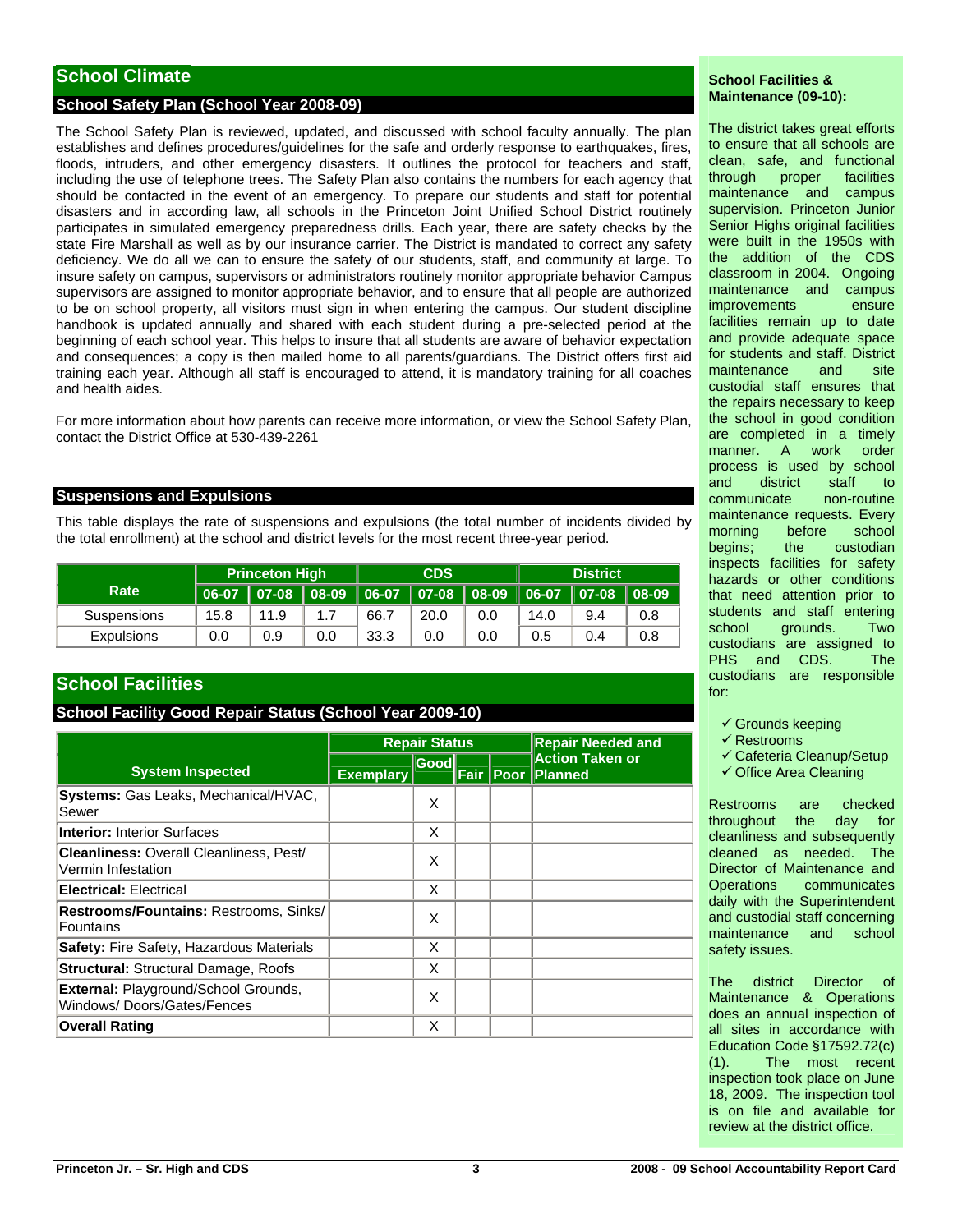# **Teachers**

#### **Teacher Credentials**

This table displays the number of teachers assigned to the school with a full credential, without a full credential, and those teaching outside of their subject area of competence. Detailed information about teacher qualifications can be found on the CDE [DataQuest](http://dq.cde.ca.gov/dataquest/) Web page.

|                                                |         | <b>District</b> |         |         |
|------------------------------------------------|---------|-----------------|---------|---------|
| <b>Teachers</b>                                | 2006-07 | 2007-08         | 2008-09 | 2008-09 |
| With Full Credential                           |         |                 |         | 15      |
| <b>Without Full Credential</b>                 |         |                 |         |         |
| Teaching Outside Subject Area of<br>Competence |         |                 |         | N/A     |

#### **Teacher Misassignments and Vacant Teacher Positions**

This table displays the number of teacher misassignments (teachers assigned without proper legal authorization) and the number of vacant teacher positions (not filled by a single designated teacher assigned to teach the entire course at the beginning of the school year or semester). Note: Total Teacher Misassignments includes the number of Misassignments of Teachers of English Learners.

|                  | i caonon mioaooigninomo inoluaco the number or mioaooigninomo on readitoro or Englion Ecamoro. |         |         |         |  |  |  |
|------------------|------------------------------------------------------------------------------------------------|---------|---------|---------|--|--|--|
| <b>Indicator</b> |                                                                                                | 2007-08 | 2008-09 | 2009-10 |  |  |  |
|                  | Misassignments of Teachers of  <br><b>English Learners</b>                                     |         |         |         |  |  |  |
|                  | <b>Total Teacher Misassignments</b>                                                            |         |         |         |  |  |  |
|                  | <b>Vacant Teacher Positions</b>                                                                |         |         |         |  |  |  |

#### **Core Academic Classes Taught by No Child Left Behind Compliant Teachers (School Year 2008-09)**

|                              | <b>Percent of Classes In Core Academic Subjects</b> |                                                        |  |  |  |
|------------------------------|-----------------------------------------------------|--------------------------------------------------------|--|--|--|
| <b>Location of Classes</b>   | <b>Taught by NCLB</b><br><b>Compliant Teachers</b>  | <b>Taught by Non-NCLB</b><br><b>Compliant Teachers</b> |  |  |  |
| Princeton Junior-Senior High | 89.5                                                | 10.5                                                   |  |  |  |
| CDS                          | 62.5                                                | 37.5                                                   |  |  |  |
| All Schools in District      | 87.7                                                | 12.3                                                   |  |  |  |

# **Support Staff**

#### **Academic Counselors and Other Support Staff (School Year 2008-09)**

This table displays, in units of full-time equivalents (FTE), the number of academic counselors and other support staff who are assigned to the school and the average number of students per academic counselor. One FTE equals one staff member working full time; one FTE could also represent two staff members who each work 50 percent of full time.

| Title                              | <b>Number of FTE</b><br><b>Assigned to School</b> | <b>Average Number of Students per</b><br><b>Academic Counselor</b> |
|------------------------------------|---------------------------------------------------|--------------------------------------------------------------------|
| Academic Counselor                 | 3/5                                               | 213                                                                |
| Library Media Teacher (Librarian)  | 0                                                 | N/A                                                                |
| Psychologist                       | 1/5 (GCOE)                                        | N/A                                                                |
| Social Worker                      |                                                   | N/A                                                                |
| <b>Nurse</b>                       | As needed (GCOE)                                  | N/A                                                                |
| Speech/Language/Hearing Specialist | As Needed (GCOE)                                  | N/A                                                                |
| Resource Specialist (non-teaching) |                                                   | N/A                                                                |
| Other:<br>Student Services Aid     |                                                   | N/A                                                                |

#### **Parent Involvemen (08-09)t:**

Parents are encouraged to become involved in their child's learning environment either by volunteering in the classroom, participating in a decision-making group, or simply attending school events. Parents stay informed on upcoming events and school activities through the school web site, the school marquee, and flyers. Contact Mrs. Martin or Mrs. Polito at (530) 439-2261 for more information on become involved in your child's learning environment.

Opportunities to Volunteer

- Classroom Helper
- **Chaperone**
- **Fundraising**

**Committees** 

- School Site Council
- WASC Team
- **Migrant Parent** Advisory Committee

#### School Activities

- Back to School Night
- **Open House**
- **Athletics**
- Class Community
- **Project Activities**
- **Field trips**

#### **No Child Left Behind:**

The table to the left displays the percent of classes in core academic subjects taught by No Child Left Behind (NCLB) compliant and non-NCLB compliant teachers in the school, in all schools in the district, in high-poverty schools in the district, and in low-poverty schools in the district. High poverty schools are defined as those schools with student participation of approximately 75 percent or more in the free and reduced price meals program. Low poverty schools are those with student participation of approximately 25 percent or less in the free and reduced price meals program. More information on teacher qualifications required under NCLB can be found on the CDE [NCLB](http://www.cde.ca.gov/nclb/sr/tq/) Web page.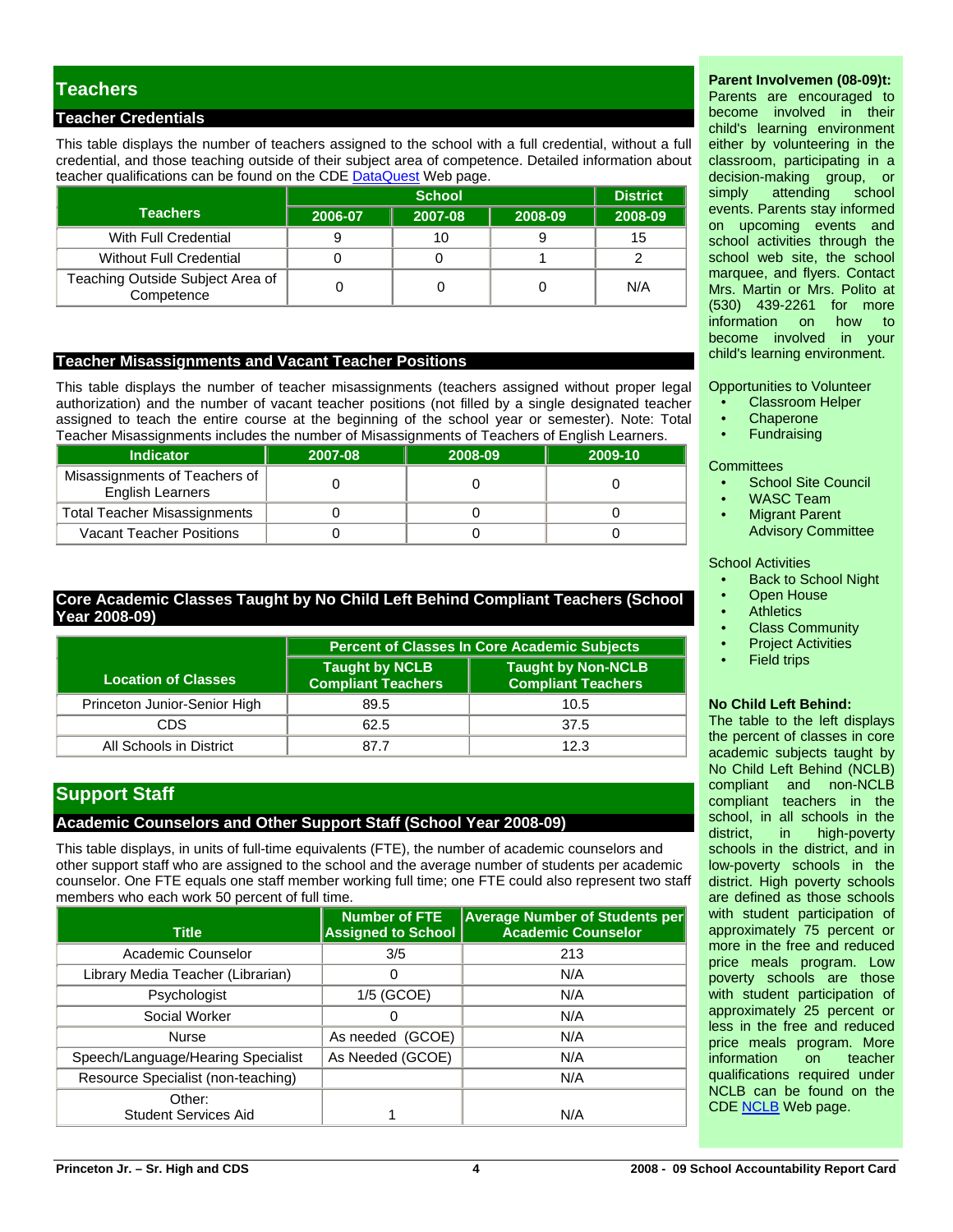### **Curriculum and Instructional Materials**

#### **Quality, Currency, Availability of Textbooks and Instructional Materials (School Year 2009-10)**

| <b>Core Curriculum Area</b>                   | <b>Quality, Currency, and</b><br><b>Availability of Textbooks and</b><br><b>Instructional Materials</b> | <b>Percent of Pupils Who Lack</b><br><b>Their Own Assigned</b><br><b>Textbooks and Instructional</b><br><b>Materials</b> |
|-----------------------------------------------|---------------------------------------------------------------------------------------------------------|--------------------------------------------------------------------------------------------------------------------------|
| Reading/Language Arts                         | New to Good                                                                                             | 0%                                                                                                                       |
| <b>Mathematics</b>                            | New to Good                                                                                             | 0%                                                                                                                       |
| Science                                       | New to Good                                                                                             | 0%                                                                                                                       |
| <b>History-Social Science</b>                 | New to Good                                                                                             | 0%                                                                                                                       |
| Foreign Language                              | New to Good                                                                                             | 0%                                                                                                                       |
| Health                                        | New to Good                                                                                             | 0%                                                                                                                       |
| Visual and Performing Arts                    | N/A                                                                                                     | $0\%$                                                                                                                    |
| Science Laboratory<br>Equipment (grades 9-12) | New to Good                                                                                             | $0\%$                                                                                                                    |



### **School Finances**

**Expenditures Per Pupil and School Site Teacher Salaries (Fiscal Year 2007-08)** 

| Level                                                      | <b>Total Expenditures</b><br><b>Per Pupil</b> | <b>Expenditures Per</b><br><b>Pupil</b><br><b>Supplemental /</b><br><b>Restricted)</b> | <b>Expenditures Per</b><br><b>Pupil (Basic /</b><br><b>Unrestricted)</b> | <b>Average Teacher</b><br><b>Salary</b> |
|------------------------------------------------------------|-----------------------------------------------|----------------------------------------------------------------------------------------|--------------------------------------------------------------------------|-----------------------------------------|
| School Site                                                | \$9784                                        | \$2935                                                                                 | \$6849                                                                   | \$48,134                                |
| <b>District</b>                                            | N/A                                           | N/A                                                                                    | \$6849                                                                   | \$49.917                                |
| Percent Difference<br>- School Site and<br><b>District</b> | N/A                                           | N/A                                                                                    | 0%                                                                       | $-3.6%$                                 |
| State                                                      | N/A                                           | N/A                                                                                    | \$5,512                                                                  | \$56,376                                |
| Percent Difference<br>- School Site and<br>State           | N/A                                           | N/A                                                                                    | 24.3%                                                                    | $-14.6%$                                |

#### **Teacher and Administrative Salaries (Fiscal Year 2007-08)**

| <b>Category</b>                               | <b>District Amount</b> | <b>State Average For Districts</b><br><b>In Same Category</b> |
|-----------------------------------------------|------------------------|---------------------------------------------------------------|
| <b>Beginning Teacher Salary</b>               | \$38,729               | \$38,000                                                      |
| Mid-Range Teacher Salary                      | \$48,086               | \$55,721                                                      |
| <b>Highest Teacher Salary</b>                 | \$65,056               | \$71,548                                                      |
| Average Principal Salary (Elementary)         | \$45,000               | \$85,858                                                      |
| Average Principal Salary (Middle)             | n/a                    | \$91,479                                                      |
| Average Principal Salary (High)               | n/a                    | \$93,937                                                      |
| Superintendent Salary                         | \$97,000               | \$115,980                                                     |
| Percent of Budget for Teacher Salaries        | 34.70 %                | 34.80 %                                                       |
| Percent of Budget for Administrative Salaries | 9.00%                  | 6.50 %                                                        |

This table displays information about the quality, currency, and availability of the standards-aligned<br>textbooks and other textbooks and other instructional materials used at the school, and information about the school's use of any supplemental curriculum or non-adopted textbooks or instructional materials.



This table displays a comparison of the school's per pupil expenditures from unrestricted (basic) sources with other schools in the district and throughout the state, and a comparison of the average teacher salary at the school site with average teacher salaries at the district and state levels. Detailed information regarding school expenditures can be found on the CDE Current Expense of<br>Education & Per-pupil Education & Spending Web page and teacher salaries can be found on the CDE Certificated Salaries & Benefits Web page.

This table displays district salaries for teachers. principals, and and superintendents, and compares these figures to the state averages for districts of the same type and size. The table also displays teacher and administrative salaries as a percent of a district's budget, and compares these figures to the state averages for districts of the same type and size based on the salary schedule. Detailed information regarding salaries may be found on the CDE [Certificated Salaries &](http://www.cde.ca.gov/ds/fd/cs/)  [Benefits](http://www.cde.ca.gov/ds/fd/cs/) Web page.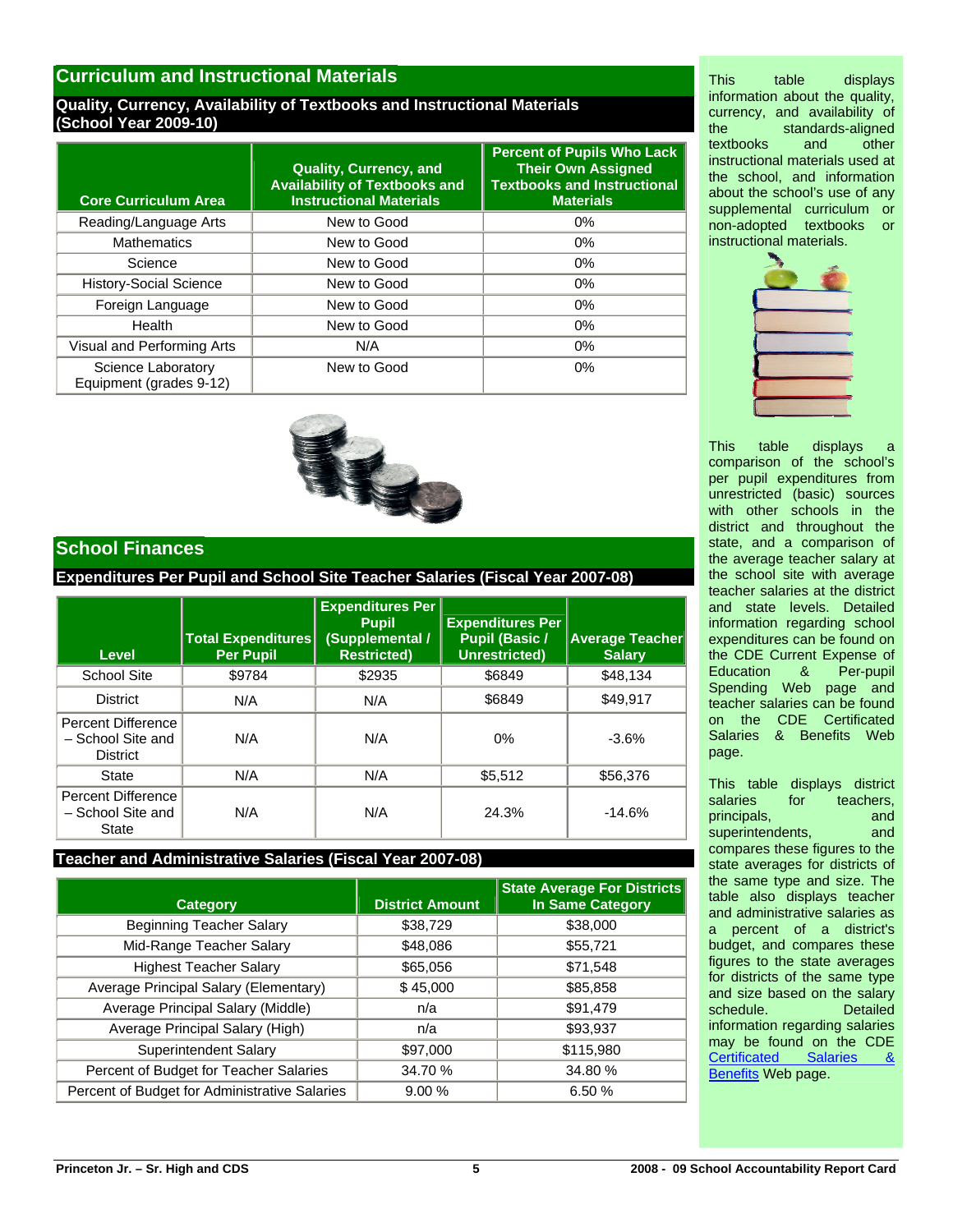### **Student Performance**

#### **Standardized Testing and Reporting Results for All Students – Three-Year Comparison**

This table displays the percent of students achieving at the Proficient or Advanced level (meeting or exceeding the state standards).

|                           | <b>Princeton</b><br><b>HighSchool</b> |              |       | <b>District</b> |       |       | <b>State</b> |       |       |  |
|---------------------------|---------------------------------------|--------------|-------|-----------------|-------|-------|--------------|-------|-------|--|
| <b>Subject</b>            | $\vert$ 06-07 $\vert$                 | $   07 - 08$ | 08-09 | 06-07           | 07-08 | 08-09 | 06-07        | 07-08 | 08-09 |  |
| English-Language<br>Arts  | 38                                    | 33           | 28    | 35              | 27    | 26    | 43           | 46    | 50    |  |
| <b>Mathematics</b>        | 37                                    | 19           | 14    | 40              | 27    | 24    | 40           | 43    | 46    |  |
| Science                   | 44                                    | 38           | 48    | 34              | 37    | 31    | 38           | 46    | 50    |  |
| History-Social<br>Science | 21                                    | 31           | 46    | 21              | 31    | 43    | 33           | 36    | 41    |  |

Note: Scores are not shown when the number of students tested is 10 or less because the number of students in this category is too small for statistical accuracy or privacy protection. In no case shall any group score be reported that would deliberately or inadvertently make public the score or performance of any individual student.



#### **Standardized Testing and Reporting Results by Student Group (School Year 2008-09)**

This table displays the percent of students, by group, achieving at the Proficient or Advanced level (meeting or exceeding the state standards) for the most recent testing period.

|                                                                |                                  | Percent of Students Scoring at Proficient or Advanced |                |                                         |
|----------------------------------------------------------------|----------------------------------|-------------------------------------------------------|----------------|-----------------------------------------|
| <b>Group</b>                                                   | English-<br><b>Language Arts</b> | <b>Mathematics</b>                                    | <b>Science</b> | <b>History-Social</b><br><b>Science</b> |
| African American                                               |                                  |                                                       |                |                                         |
| American Indian or Alaska Native                               | $\star$                          | $\star$                                               |                | $\star$                                 |
| Asian                                                          |                                  |                                                       |                |                                         |
| Filipino                                                       |                                  |                                                       |                |                                         |
| Hispanic or Latino                                             | 24                               | 12                                                    | 20             | 31                                      |
| Pacific Islander                                               |                                  |                                                       |                |                                         |
| White (not Hispanic)                                           | 35                               | 18                                                    | 79             | 68                                      |
| Male                                                           | 29                               | 11                                                    | 60             | 56                                      |
| Female                                                         | 26                               | 19                                                    | 36             | 32                                      |
| Economically Disadvantaged                                     | 25                               | 12                                                    | 35             | 41                                      |
| <b>English Learners</b>                                        | $\Omega$                         | $\star$                                               | $\star$        | $\star$                                 |
| <b>Students with Disabilities</b>                              | $\star$                          | $\star$                                               | $\star$        | $\star$                                 |
| <b>Students Receiving Migrant</b><br><b>Education Services</b> | $\star$                          | $\star$                                               |                | $\star$                                 |

Note: Scores are not shown when the number of students tested is 10 or less because the number of students in this category is too small for statistical accuracy or privacy protection. In no case shall any group score be reported that would deliberately or inadvertently make public the score or performance of any individual student.

#### **STAR PROGRAM:**

**The Standardized Testing and Reporting (STAR) Program** consists of several key components, including the California Standards Tests (CSTs); the California Modified Assessment (CMA), and the California Alternate Performance Assessment (CAPA). The CSTs show how well students are doing in relation to the state content standards. The CSTs include English-language arts (ELA) and mathematics in grades two through eleven; science in grades five, eight, and nine through eleven; and historysocial science in grades eight, and ten through eleven. The CAPA includes ELA, mathematics, and science in grades two through eleven, and for science for grades five, eight, and ten. The CAPA is given to those students with significant cognitive disabilities whose disabilities prevent them from taking either the CSTs with accommodations or modifications or the CMA with accommodations. The CMA includes ELA and mathematics for grades three through eight and science in grade five and is an alternate assessment that is based on modified achievement standards.

(continued on page 10)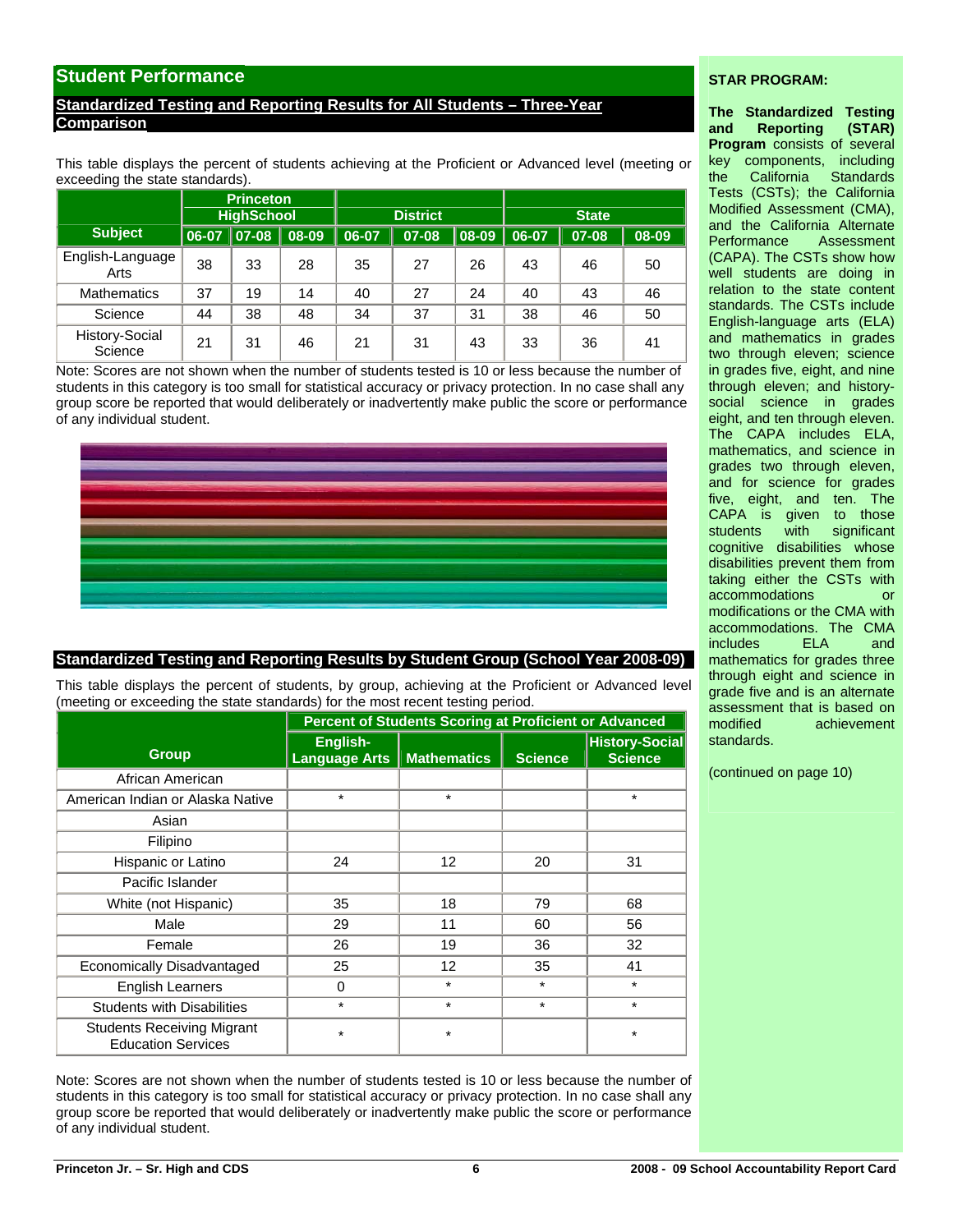#### **California High School Exit Examination**

The California High School Exit Examination (CAHSEE) is primarily used as a graduation requirement. However, the grade 10 results of this exam are also used to establish the percentages of students at three proficiency levels (not proficient, proficient, or advanced) in ELA and mathematics in order to compute Adequate Yearly Progress (AYP) designations as required by the federal NCLB Act of 2001. Detailed information regarding CAHSEE results can be found at the [CAHSEE](http://cahsee.cde.ca.gov/) Web site.

#### **CAHSEE Results by Performance Level for All Students – Three-Year Comparison**

This table displays the percent of students achieving at the Proficient or Advanced level in English-Language Arts and mathematics.

|                | <b>School</b>     |                                                       |      |      | <b>District</b> |      | <b>State</b> |                |      |  |
|----------------|-------------------|-------------------------------------------------------|------|------|-----------------|------|--------------|----------------|------|--|
| <b>Subject</b> | $\parallel$ 06-07 | $\parallel$ 07-08 $\parallel$ 08-09 $\parallel$ 06-07 |      |      |                 |      |              | $ 07-08 08-09$ |      |  |
| English        | 46.2              | 43.8                                                  | 46.2 | 46.2 | 41.2            | 42.9 | 48.6         | 52.9           | 52.0 |  |
| Mathematics    | 61.5              | 56.2                                                  | 30.8 | 61.5 | 52.9            | 28.6 | 49.9         | 51.3           | 53.3 |  |

Note: Scores are not shown when the number of students tested is 10 or less, either because the number of students in this category is too small for statistical accuracy or to protect student privacy. In no case shall any group score be reported that would deliberately or inadvertently make public the score or performance of any individual student.

#### **CAHSEE Results by Performance Level for Student Groups – Most Recent Year**

This table displays the percent of students, by group, achieving at each performance level in English language-arts and mathematics for the most recent testing period.

|                                                                          |                                 | <b>English</b> |                                                            | <b>Mathematics</b> |         |         |  |  |
|--------------------------------------------------------------------------|---------------------------------|----------------|------------------------------------------------------------|--------------------|---------|---------|--|--|
| <b>Group</b>                                                             | <b>Not</b><br><b>Proficient</b> |                | Proficient   Advanced   Proficient   Proficient   Advanced | <b>Not</b>         |         |         |  |  |
| <b>All Students</b>                                                      | 57.1                            | 42.9           | 0.0                                                        | 71.4               | 28.6    | 0.0     |  |  |
| Male                                                                     | $\star$                         | $\star$        | $\star$                                                    | $\star$            | $\star$ | $\star$ |  |  |
| Female                                                                   | $\star$                         | $\star$        | $\star$                                                    | $\star$            | $\star$ | $\star$ |  |  |
| African American                                                         | $\star$                         | $\star$        | $\star$                                                    | $\star$            | $\star$ | $\star$ |  |  |
| American Indian or<br>Alaska Native                                      | $\star$                         | $\star$        | $\star$                                                    | $\star$            | $\star$ | $\star$ |  |  |
| Asian                                                                    | $\star$                         | $\star$        | $\star$                                                    | $\star$            | $\star$ | $\star$ |  |  |
| Filipino                                                                 | $^\star$                        | $\star$        | $\star$                                                    | $\star$            | $\star$ | $\star$ |  |  |
| Hispanic or Latino                                                       | $\star$                         | $\star$        | $\star$                                                    | $\star$            | $\star$ | $\star$ |  |  |
| Pacific Islander                                                         | $\star$                         | $\star$        | $\star$                                                    | $\star$            | $\star$ | $\star$ |  |  |
| White (not Hispanic)                                                     | $\star$                         | $\star$        | $\star$                                                    | $\star$            | $\star$ | $\star$ |  |  |
| <b>English Learners</b>                                                  | $^\star$                        | $\star$        | $\star$                                                    | $\star$            | $\star$ | $\star$ |  |  |
| Socioeconomically<br>Disadvantaged                                       | $\star$                         | $\star$        | $\star$                                                    | $\star$            | $\star$ | $\star$ |  |  |
| <b>Students Receiving</b><br><b>Migrant Education</b><br><b>Services</b> | $\star$                         | $\star$        | $\star$                                                    | $\star$            | $\star$ | $\star$ |  |  |
| <b>Students with Disabilities</b>                                        | $^\star$                        | $^\star$       | $\star$                                                    | $^\star$           | $\star$ | $\star$ |  |  |

#### **Types of Services Funded (Fiscal Year 2008-09)**

This section provides information about the programs and supplemental services that are available at the school and funded through either categorical or other sources.

Princeton Jr. – Sr. High and Community Day School provides the following:

 $\checkmark$  Summer school

 $\checkmark$  Before- and after-school tutoring.

Note: Scores are not shown when the number of students tested is 10 or less because the number of students in this category is too small for statistical accuracy or privacy protection. In no case shall any group score be reported that would deliberately or inadvertently make public the score or performance of any individual student.



# **California Physical Fitness Test Results (School Year 2008-09)**

The California Physical Fitness Test is administered to students in grades 5, 7, and 9 only. This table displays by grade level the percent of students meeting the healthy fitness zone on all six fitness standards for the most recent testing period. Detailed information regarding this test, and comparisons of a school's test results to the district and state levels, may be found on the [Physical Fitness Testing](http://www.cde.ca.gov/ta/tg/pf/) Web page.

| <b>Percent of Students Meeting Healthy Fitness Zones</b> |                                                             |      |  |  |  |  |  |  |  |
|----------------------------------------------------------|-------------------------------------------------------------|------|--|--|--|--|--|--|--|
|                                                          | Grade Level   Four of Six Standards   Five of Six Standards |      |  |  |  |  |  |  |  |
| 0.0                                                      | 0.0                                                         | 0.0  |  |  |  |  |  |  |  |
| 13.6                                                     | 18.2                                                        | 50.0 |  |  |  |  |  |  |  |
| 9.5                                                      | 33.3                                                        | 47.6 |  |  |  |  |  |  |  |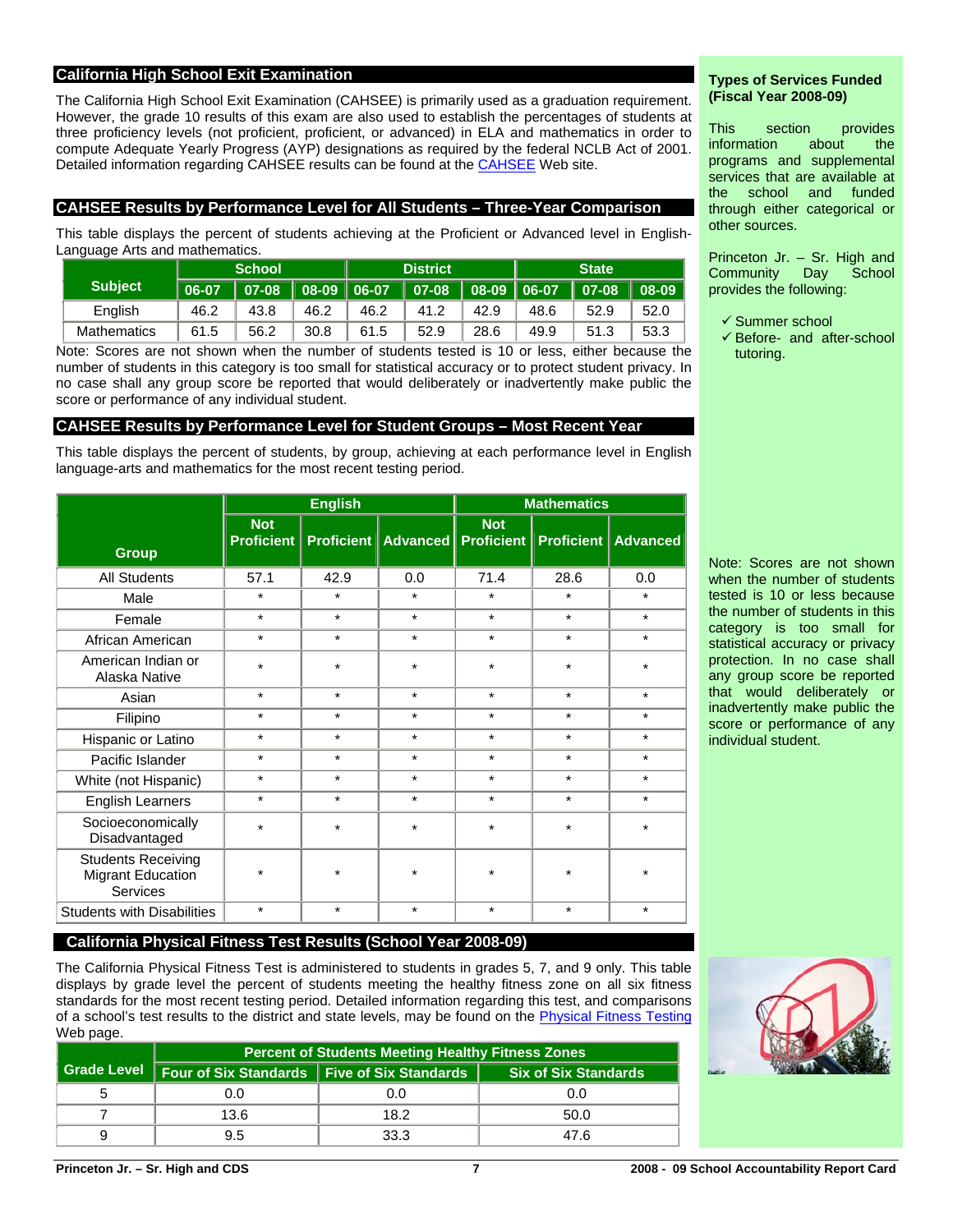# **Accountability**

#### **Academic Performance Index Ranks – Three-Year Comparison**

This table displays the school's statewide and similar schools API ranks. These ranks are published when the Base API is released each March. The statewide API rank ranges from 1 to 10. A statewide rank of 1 means that the school has an API score in the lowest 10 percent of all schools in the state, while a statewide rank of 10 means that the school has an API score in the highest 10 percent of all schools in the state. The similar schools API rank reflects how a school compares to 100 statistically matched "similar schools." A similar schools rank of 1 means that the school's academic performance is comparable to the lowest performing 10 schools of the 100 similar schools, while a similar schools rank of 10 means that the school's academic performance is better than at least 90 of the 100 similar schools. "N/A" means a number is not applicable or not available due to missing data.

| <b>API Rank</b> | 2006              | 2007 | 2008            |
|-----------------|-------------------|------|-----------------|
| Statewide       | $\sim$ $^{\star}$ | c *  | $\sim$ $*$<br>w |
| Similar Schools | N/A               | N/A  | N/A             |

#### **API Growth by Student Group – Three-Year Comparison**

This table displays, by student group, the actual API changes in points added or lost for the past three years, and the most recent API score. Note: "N/A" means that the student group is not numerically significant. All data for the CDS site is "N/A".

| <b>Princeton High School:</b>     |         | <b>Actual API Change</b> |         | <b>Growth API Score</b> |  |  |
|-----------------------------------|---------|--------------------------|---------|-------------------------|--|--|
| <b>Group</b>                      | 2006-07 | 2007-08                  | 2008-09 | 2009                    |  |  |
| All Students at the School        | 23      | -69                      | 34      | 687*                    |  |  |
| African American                  |         |                          |         |                         |  |  |
| American Indian or Alaska Native  |         |                          |         |                         |  |  |
| Asian                             |         |                          |         |                         |  |  |
| Filipino                          |         |                          |         |                         |  |  |
| Hispanic or Latino                |         |                          |         |                         |  |  |
| Pacific Islander                  |         |                          |         |                         |  |  |
| White (not Hispanic)              |         |                          |         |                         |  |  |
| Socioeconomically Disadvantaged   |         |                          | 20      | 658                     |  |  |
| <b>English Learners</b>           |         |                          |         |                         |  |  |
| <b>Students with Disabilities</b> |         |                          |         |                         |  |  |

#### **Adequate Yearly Progress Overall and by Criteria (School Year 2008-09)**

This table displays an indication of whether the school and the district made AYP overall and whether the school and the district met each of the AYP criteria.

| <b>AYP Criteria</b>                                                              | <b>Princeton High</b> | <b>CDS</b> | <b>District</b> |  |  |  |  |  |
|----------------------------------------------------------------------------------|-----------------------|------------|-----------------|--|--|--|--|--|
| Overall                                                                          | No                    | No         | No              |  |  |  |  |  |
| Participation Rate - English-Language Arts                                       | Yes                   | N/A        | Yes             |  |  |  |  |  |
| Participation Rate - Mathematics                                                 | Yes                   | N/A        | Yes             |  |  |  |  |  |
| Percent Proficient - English-Language Arts                                       | Yes                   | No         | No              |  |  |  |  |  |
| <b>Percent Proficient - Mathematics</b>                                          | No                    | No         | No              |  |  |  |  |  |
| <b>API</b>                                                                       | Yes                   | Yes        | Yes             |  |  |  |  |  |
| <b>Graduation Rate</b>                                                           | Yes                   | Yes        | Yes             |  |  |  |  |  |
| (Note: "Yes" = Met 2008 AYP Criteria.<br>"No" = Did not Meet 2008 AYP Criteria.) |                       |            |                 |  |  |  |  |  |

#### **Federal Intervention Program (School Year 2009-10)**

Schools and districts receiving federal Title I funding enter Program Improvement (PI) if they do not make AYP for two consecutive years in the same content area (English-language arts or mathematics) or on the same indicator (API or graduation rate). After entering PI, schools and districts advance to the next level of intervention with each additional year that they do not make [AYP](http://www.cde.ca.gov/ta/ac/ay/). Detailed information about PI identification can be found at the AYP Web page.

| <b>Indicator</b>                                    | Jr. Sr. High | <b>CDS</b> | <b>District</b> |
|-----------------------------------------------------|--------------|------------|-----------------|
| Program Improvement Status                          | ln Pl        |            | Not In PI       |
| First Year of Program Improvement                   | 2009-2010    |            |                 |
| Year in Program Improvement                         | Year 1       |            |                 |
| Number of Schools Currently in Program Improvement  | N/A          | N/A        |                 |
| Percent of Schools Currently in Program Improvement | N/A          | N/A        | 25.0            |

#### **California Standards Tests**

The California Standards Tests (CSTs) show how well students are doing in relation to the state content standards. The CSTs include English-language arts (ELA) and mathematics in grades 2 through 11; science in grades 5, 8, and 9 through 11; and history-social science in grades 8, and 10 through 11. Student scores are reported as performance levels. Detailed **information** regarding CST results for each grade and performance level, including the percent of students not tested, can be found on the **Standardized**<br>Testing and Reporting Testing and [\(STAR\) Results](http://star.cde.ca.gov/) Web page.

#### **Academic Performance Index**

The Academic Performance Index (API) is an annual measure of the academic performance and progress of schools in California. API scores range from 200 to 1,000, with a statewide target of 800. Detailed information about the API can be found on the CDE Academic<br>Performance Index (API) Performance Index Web page.

#### **Adequate Yearly Progress**

The federal NCLB act requires that all schools and districts meet the following Adequate Yearly Progress (AYP) criteria:

- Participation rate on the state's standards-based assessments in Englishlanguage arts (ELA) and mathematics
- Percent proficient on the state's standards-based assessments in ELA and mathematics
- API as an additional indicator
- Graduation rate (for secondary schools)

Detailed information about AYP, including participation rates and percent proficient results by student group, can be found at the [AYP](http://www.cde.ca.gov/ta/ac/ay/) Web page.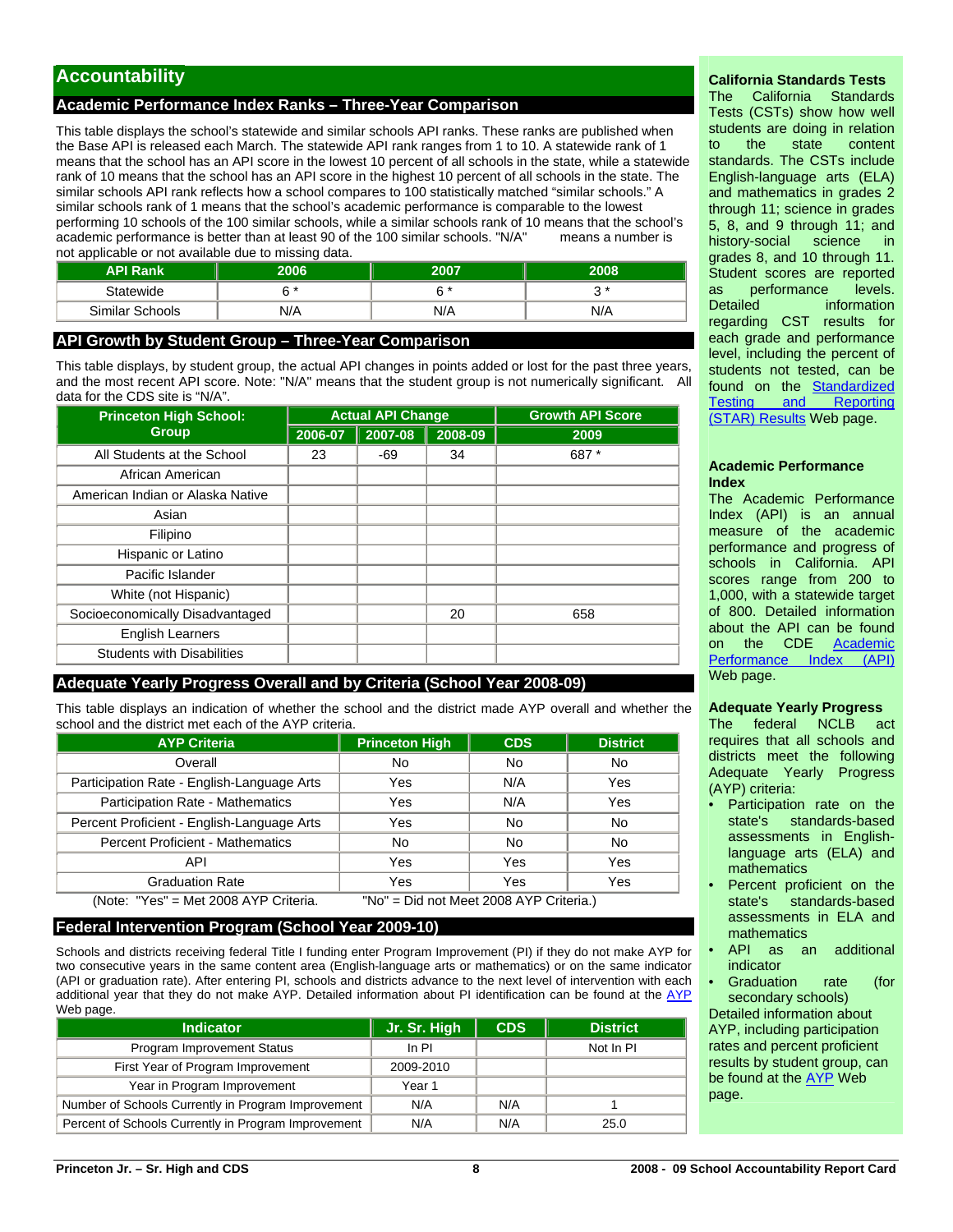# **School Completion and Postsecondary Preparation**

#### **Dropout Rate and Graduation Rate**

This table displays the district's one-year dropout rates and graduation rates for the most recent threeyear period for which data is available. For comparison purposes, data are also provided at the district and state levels. Detailed information about dropout rates and graduation rates can be found on the DataQuest Web site.

|                          |             | <b>Princeton High</b> |             | <b>CDS</b>   |             |                    | <b>District</b>  |             |             | <b>State</b> |             |             |
|--------------------------|-------------|-----------------------|-------------|--------------|-------------|--------------------|------------------|-------------|-------------|--------------|-------------|-------------|
| Indicator                | 05<br>$-06$ | 06<br>$-07$           | 07<br>$-08$ | 05<br>$-061$ | 06<br>$-07$ | <b>07</b><br>$-08$ | 05<br>$-06$      | 06<br>$-07$ | 07<br>$-08$ | 05<br>$-06$  | 06<br>$-07$ | 07<br>$-08$ |
| Dropout Rate<br>(1-year) |             | 4.8                   | 1.3         |              | 33.3        | 25.0               |                  | 6.2         | 2.5         | 3.5          | 4.4         | 3.9         |
| Graduation<br>Rate       | 100.0 77.8  |                       | 87.5        |              |             |                    | 100.0 100.0 77.8 |             |             | 87.5   83.4  | 80.6        | 80.2        |

#### **Completion of High School Graduation Requirements**

Students in California public schools must pass both the English-language arts and mathematics portions of the California High School Exit Examination (CAHSEE) to receive a high school diploma. For students who began the 2007-08 school year in the 12th grade, as evidenced by that school year's October CBEDS enrollment, this table displays by student group the percent who met all state and local graduation requirements for grade 12 completion, including having passed both portions of the CAHSEE or received a local waiver or state exemption. Detailed information about the CAHSEE can be found at the [CAHSEE](http://www.cde.ca.gov/ta/tg/hs/) Web page. Note: "N/A" means that the student group is not numerically significant.

|                                            | <b>Graduating Class of 2009</b> |                   |  |
|--------------------------------------------|---------------------------------|-------------------|--|
| <b>Group</b>                               | <b>School</b>                   | <b>District</b>   |  |
| <b>All Students</b>                        | 24                              | 25                |  |
| African American                           | 0                               | 0                 |  |
| American Indian or Alaska<br><b>Native</b> |                                 | $\overline{c}$    |  |
| Asian                                      | $\Omega$                        | $\Omega$          |  |
| Filipino                                   | 0                               | 0                 |  |
| Hispanic or Latino                         | 11                              | $12 \overline{ }$ |  |
| Pacific Islander                           | 0                               | 0                 |  |
| White (not Hispanic)                       | 12                              | $12 \overline{ }$ |  |
| Socioeconomically<br>Disadvantaged         | 16                              | 17                |  |
| <b>English Learners</b>                    | 0                               | $\Omega$          |  |
| <b>Students with Disabilities</b>          |                                 |                   |  |

#### **Career Technical Education Programs (School Year 2008-09)**

This section provides information about the degree to which pupils are prepared to enter the workforce, including a list of career technical education (CTE) programs offered at the school.

With the assistance of the ROP program offered by the Glenn County Office of Education, Princeton High School students are able to develop skills that will help them find employment before and after they graduate. The CTE opportunities offered to students at Princeton Jr/Sr High School include the following areas: ROP Accounting, ROP Business Retail, ROP Horticulture, ROP Shop, and ROP Agriculture Mechanics. The district also provides instruction in post high school prep, home economics and computer applications.

Through the consortium with Glenn County Office of Education, our students may participate in evening and adult education classes as well.

#### **Career Technical Education Participation (School Year 2008-09)**

This table displays information about participation in the school's CTE programs.

| <b>Measure</b>                                                                                                             | <b>CTE Program Participation</b> |
|----------------------------------------------------------------------------------------------------------------------------|----------------------------------|
| Number of the school's pupils participating in CTE                                                                         | 42                               |
| Percent of the school's pupils completing a CTE program and<br>earning a high school diploma                               | 100%                             |
| Percent of school's CTE courses sequenced or articulated<br>between the school and institutions of postsecondary education | 100%                             |
|                                                                                                                            | ……<br>                           |

#### **Admission Requirements for California Public Universities**

University of California Admission requirements for the University of California (UC) follow guidelines set forth in the Master Plan, which requires that the top one-eighth of the state's high school graduates, as well as those transfer students who have successfully completed specified college work, be eligible for admission to the UC. These requirements are designed to ensure that all eligible students are adequately prepared for University-level work. For general admissions requirements please visit the University of California Web site.

California State University Admission requirements for the California State University (CSU) use three factors to determine eligibility. They are specific high school courses; grades in specified courses and test scores; and graduation from high school. Some campuses have higher standards for particular majors or students who live outside the local campus area. Because of the number of students who apply, a few campuses have higher standards (supplementary admission criteria) for all applicants. Most CSU campuses utilize local admission guarantee policies for students who graduate or transfer from high schools and colleges that are historically served by a CSU campus in that region. For general admissions requirements please visit the California State University Web site.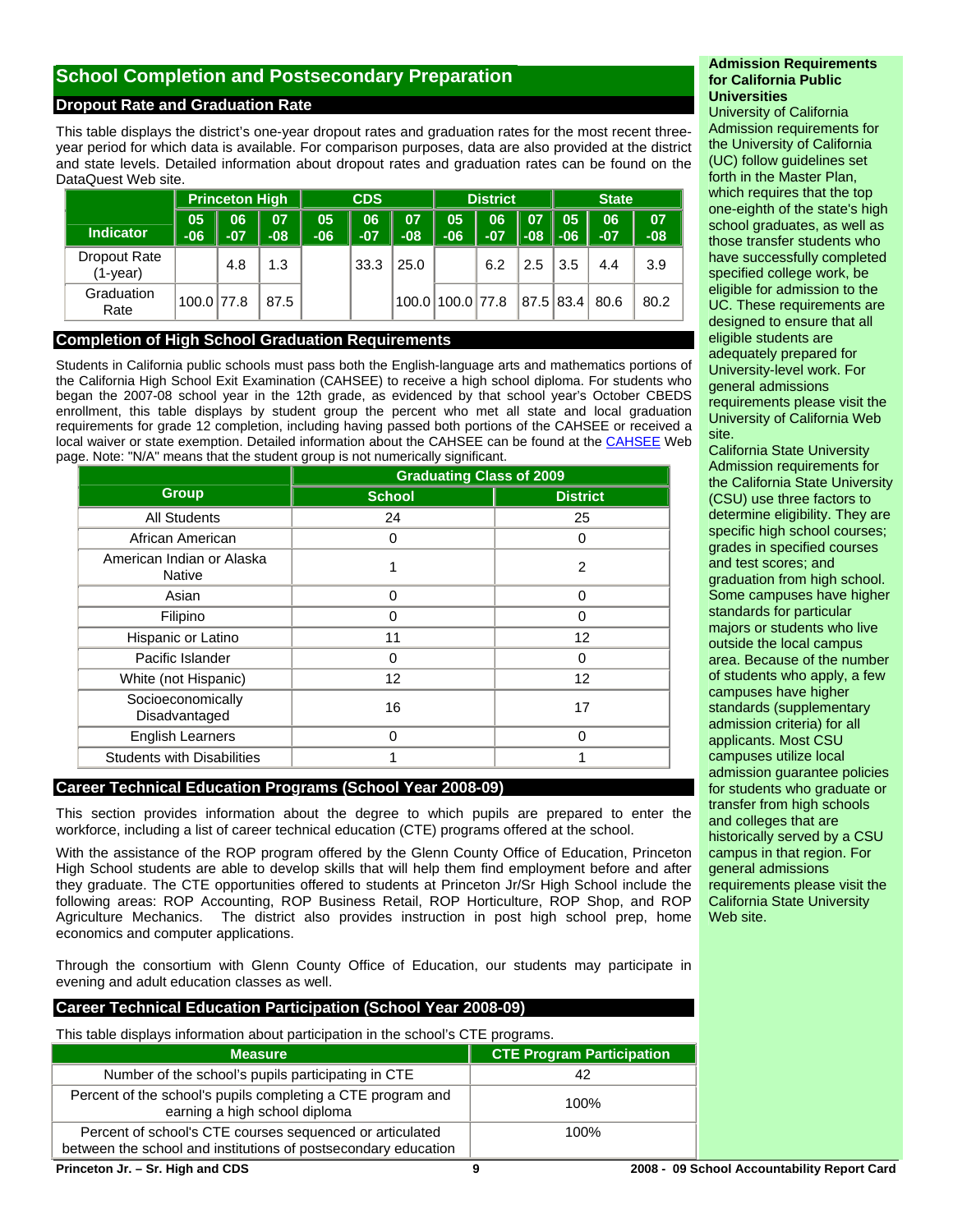#### **Courses for University of California and/or California State University Admission (School Year 2007-08)**

This table displays, for the most recent year, two measures related to the school's courses that are required for University of California (UC) and/or California State University (CSU) admission. Detailed information about student enrollment, in and completion of, courses required for UC/CSU admission can be found at the [DataQuest](http://dq.cde.ca.gov/dataquest/) Web site.

| <b>UC/CSU Course Measure</b>                                         | <b>Percent</b> |
|----------------------------------------------------------------------|----------------|
| Students Enrolled in Courses Required for UC/CSU<br>Admission        | 42.1           |
| Graduates Who Completed All Courses Required<br>for UC/CSU Admission | 28.6           |

#### **Advanced Placement Courses (School Year 2008-09)**

This table displays for the most recent year the number of Advanced Placement (AP) courses that the school offered by subject and the percent of the school's students enrolled in all AP courses. Detailed information about student enrollment in AP courses can be found on the [CDE DataQuest](http://dq.cde.ca.gov/dataquest/) Web page.

| <b>Subject</b>           | # of AP Courses Offered | % of Students In AP Courses |
|--------------------------|-------------------------|-----------------------------|
| <b>Computer Science</b>  |                         | N/A                         |
| English                  |                         | N/A                         |
| Fine and Performing Arts |                         | N/A                         |
| Foreign Language         |                         | N/A                         |
| <b>Mathematics</b>       |                         | N/A                         |
| Science                  |                         | N/A                         |
| Social Science           |                         | N/A                         |
| All courses              |                         | 1.2                         |

### **Instructional Planning and Scheduling**

#### **Professional Development**

This section provides information on the annual number of school days dedicated to staff development for the most recent three-year period.

All training and curriculum development activities at Princeton Junior Senior High and Community Day revolve around the California State Content Standards and Frameworks. Professional development activities support adoption of new curriculum, language arts and math curricula, and alignment of curriculum to state content standards. Decisions concerning selection of staff development activities are performed by the superintendent/principal using tools such as teacher input, state assessment results, and data analysis to determine the areas in which additional teacher training may enhance classroom instruction and increase student achievement levels.

During the 2007-08 school year, Princeton Junior Senior High & Community Day held three (3) staff development days devoted to the improvement of student achievement and to the development of safe schools. The district also offers ongoing support to new through BTSA, and all teachers are highly encouraged to attend professional workshops and conferences to hone their skills. Classified support staff receives job-related training from department supervisors and the Glenn County Office of Education.

#### **National Assessment of Educational Progress**

#### **National Assessment of Educational Progress**

The National Assessment of Educational Progress (NAEP) is a nationally representative assessment of what America's students know and can do in various subject areas. Assessments are conducted periodically in mathematics, reading, science, writing, the arts, civics, economics, geography, and U.S. history. Student scores for reading and mathematics are reported as performance levels (i.e., basic, proficient, and advanced) and the participation of students with disabilities and English language learners is reported based on three levels (identified, excluded, and assessed). Detailed information regarding the NAEP results for each grade, performance level, and participation rate can be found on the [National Assessment of Educational Progress Web page](http://nces.ed.gov/nationsreportcard/) (Outside Source).

The CMA is designed to assess those students whose disabilities preclude them from achieving grade-level proficiency on an assessment of the California content standards with or without accommodations. Student scores are reported as performance levels. Detailed information regarding the STAR Program results for each grade and performance level, including the percent of students not tested, can be found on the CDE Standardized Testing and Reporting (STAR) Results Web site. Program information regarding the STAR Program can be found in the Explaining 2008 STAR Program Summary Results to the Public guide. Note: Scores are not shown when the number of students tested is ten or less, either because the number of students in this category is too small for statistical accuracy or to protect student privacy. In no case shall any group score be reported that would deliberately or inadvertently make public the score or performance of any individual student.